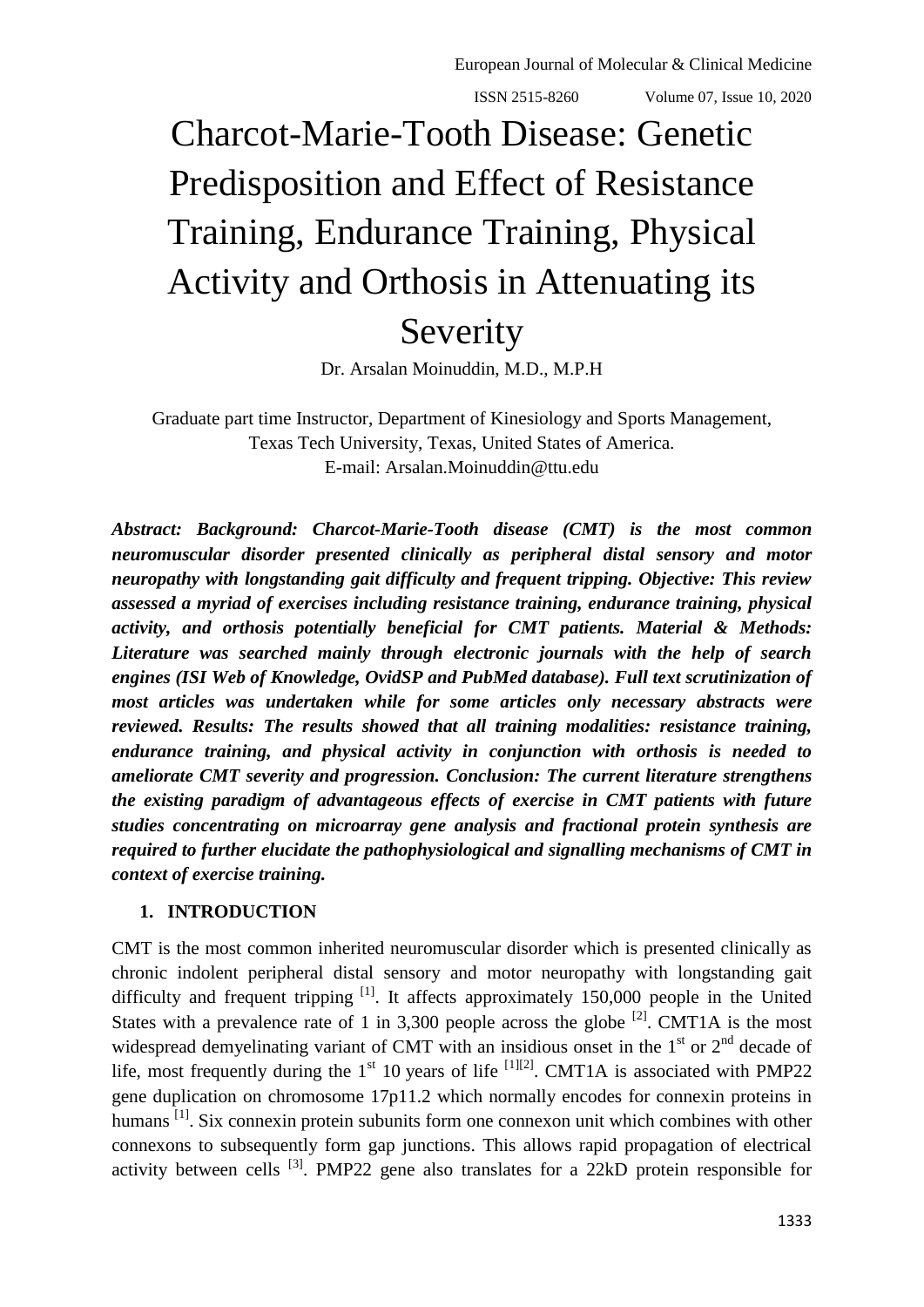ISSN 2515-8260 Volume 07, Issue 10, 2020

synthesizing 2%-5% of myelin by Schwann cells of the peripheral nervous system <sup>[4]</sup>. The ensuing gene mutation thus impedes the normal physiological nerve conduction resulting in the CMT phenotype i.e. polyneuropathy. Electrophysiological nerve conduction studies are of paramount importance to bolster our understanding about the neuropathic origin of CMT because muscle atrophy changes are a downstream consequence of the disease and therefore cannot be directly assessed using MRI techniques  $[5]$ . Clinically, CMT polyneuropathy is categorized into demyelinating and axonal sub-types. A 'demyelination' sub-type is typically ranged at a motor nerve conduction velocity (MNCV) of 15–35 m/s whereas an 'axonal damage' is labelled at MNCV of  $> 45$  m/s <sup>[4][6].</sup>

## **2. REVIEW OF STUDIES CITING EFFECT OF DIFFERENT EXERCISE TRAINING MODALITIES ON CMT**

**Methodology:** Literature was searched mainly through electronic journals with the help of search engines (ISI Web of Knowledge, OvidSP and PubMed database). Full text scrutinization of most articles was undertaken while for some articles only necessary abstracts were reviewed.

**Introduction:** So far, no specific and definitive pharmaceutical treatment is available for CMT, thus a myriad of exercises has been theoretically postulated for CMT patients which includes resistance training (RT), endurance training, physical activity, orthoses, stretching, and postural exercises (e.g. yoga, pilates). Here, we will review the best literary evidence on RT, endurance training, physical activity, and orthosis management of CMT, and analyzing their aftermaths critically.

**Effect of RT on CMT:** The likelihood of overwork weakness, rapid disease progression and the paucity of methodological techniques make it difficult for researchers to assess the benefits of RT on CMT. For example, to look for safety and efficacy of RT in children (6-17 years) with CMT Burns et al (2017) conducted a randomized control trial (RCT) in Sydney, Australia where pediatric patients performed progressive foot dorsiflexion RT (60%-70% of 1RM; 72 sessions) for six months  $^{[7]}$ . He found no evidence of difference for dorsiflexion strength and volume between the patient and sham group at the end of the study  $^{[7]}$ . In yet another study, RT performed in conjunction with creatinine supplementation exhibited no additional strength gain <sup>[8]</sup> and the miniscule muscle hypertrophy and power attained in CMT patients to perform ADL (activities of daily living) typically showed no gender disparity <sup>[9]</sup>. Moreover, it has been observed that inability to abide to RT consistently ensued a decline in the gained functional strength for CMT patients  $^{[9]}$ . These evidences seem true despite a variety of RT regimes used across the globe for both the genders  $^{[7][9][10]}$ .

**Effect of Endurance Training on CMT:** The results of most of the studies report an improvement in the balance and postural stability, and diminution in walking disability (better performance and time reduction while covering distance) with endurance training in CMT patients  $^{[11][12][13]}$ . For instance, a Danish study (2017) by Knak et al investigated the effect of aerobic training on five adult CMT 1A patients who performed anti-gravity treadmill exercise three times per week for 10 weeks. They found a statistically significant increase in Berg balance; postural stability and six-minute walk test (6MWT) post exercise iterating the urge to replicate and confer these results on a large cohort  $[11]$ . Similar beneficial results of anti-gravity training on functional ability have been observed in patients of Becker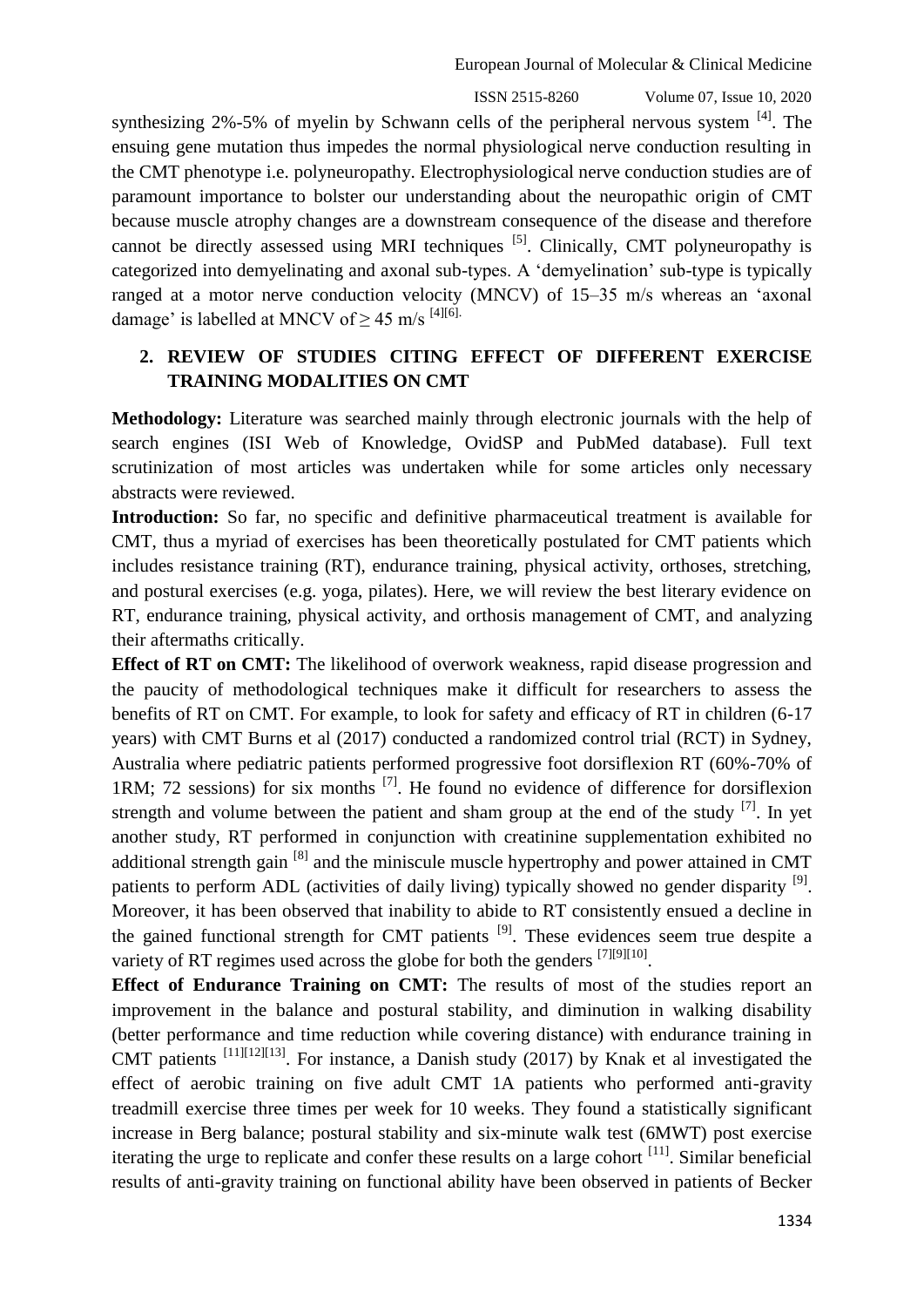ISSN 2515-8260 Volume 07, Issue 10, 2020

and limb-girdle muscular dystrophies as well  $^{[13]}$ . It's worth noting here that CMT patients respond well to treadmill walking (anti-gravity) if performed in combination with stretching and proprioceptive exercises  $\left[13\right]$ . The result of these studies showed that both walking on the ground as well as on a normal treadmill was tolerated in CMT patients. However, conflicting results of no improvement in disability profile with aerobic training was seen in one study <sup>[6]</sup> which urges the need of further studies to evaluate the true magnitude of anti-gravity training on CMT patients.

**Effect of physical activity on CMT:** The encouraging effects of physical activity behavior on individuals with disability as in CMT is perhaps an uncharted territory for researchers unlike chronic lifestyles ailments such as hypertension and diabetes mellites. For instance, the Kennedy cross sectional case control study (2011) correlated level of physical activity with functional disability and gait-related disability using 6MWT and Walk-12 questionnaire respectively in 50 age and gender matched CMT children in New South Wales, Australia<sup>[14]</sup>. They found CMT children were significantly less active  $(p<0.05)$  than their healthy peers and the abovementioned incapacity adversely affected them across their timespan towards adulthood  $[14]$ . CMT patients, despite walking lesser number of steps exhibited shorter 'sedentary bouts' and more frequent 'sedentary to active transitions' than their peer matched controls as proposed by the Neurology and Neurosurgery Hospital in London<sup>[15]</sup>. One possible explanation for this is they move themselves in a variety of other ways than only taking steps e.g. standing. To explicate the perceived potential facilitators and barriers to physical activity, Anens and colleagues <sup>[16]</sup> correlated CMT with physical activity amongst 44 Swedish males using multiple regression analysis. They found that self-efficacy (facilitator; β = 0.4) and fatigue (barrier;  $\beta$  = -0.38) explained 32% variance in physical activity conductance imploring the need to incorporate behavioral interventions such as 'social cognitive therapy' as part of a multidisciplinary management approach for CMT patients [16]. This kind of an insight about physical activity behavior of CMT patients will certainly assist in devising realistic rehabilitation interventions<sup>[15]</sup>.

**Effect of Orthosis on CMT:** Orthosis is the external application of braces to provide support and align the deformed musculoskeletal system. Despite the paucity of significant scientific evidence several authors consider this rehabilitation modality useful in improving and delaying the clinical severity of CMT. For example, Guillebastre et al (2011) found plastic ankle-foot orthosis (AFO) more relevant for postural stability whereas elastic AFOs appeared more influential for dynamic gait control  $^{[17]}$ . A significant  $4^{\circ}$  increase in range of motion (ROM) was exhibited by Rose et al (2010) in 30 CMT children with serial night casts thus providing ample evidence to augment debate on the use of sophisticated bracing for CMT patients [18]. Also, a conspicuous upsurge in the muscle strength has been reported in the reviewed studies  $[17][18]$  despite the fact that different muscle groups were involved in different trials.

**Critical appraisal of research elucidating effect of exercise on CMT**: It is worth emphasizing here that the existing literature has botched the discussion by not citing the mechanistic basis of benefits of exercise in CMT patients even though the molecular basis of a plethora of anabolic signaling pathways involved in muscle hypertrophy is widely known. Both resistance and endurance training would perhaps upregulate mTOR (mammalian target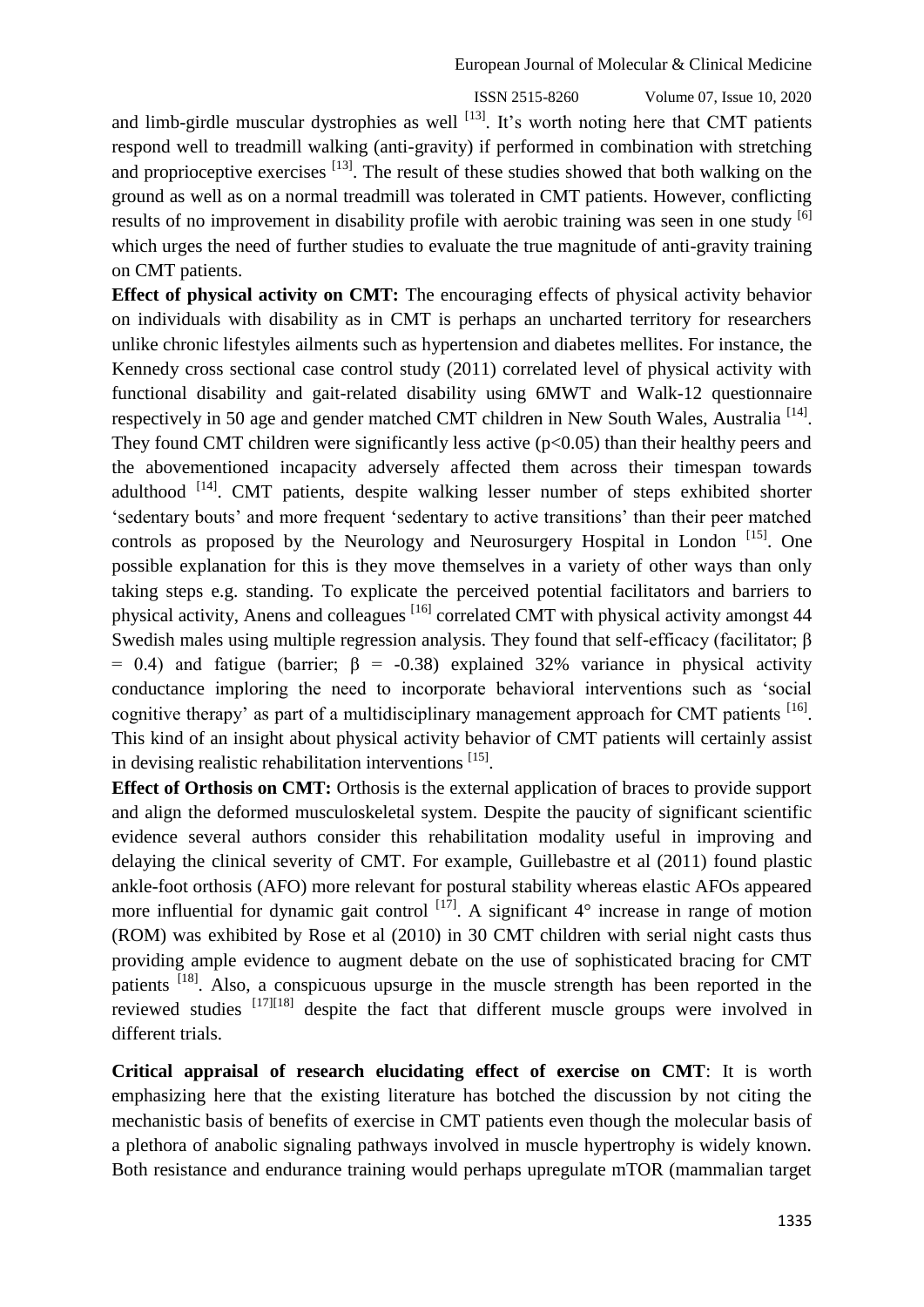ISSN 2515-8260 Volume 07, Issue 10, 2020 of rapamycin), MAPK (mitogen activated protein kinase),  $Ca<sup>2+</sup>$ -calcineurin, and Phosphatidic Acid pathways thus attenuating clinical symptoms of CMT. By including these findings, researchers could have added weightage to the existing argument  $^{[19][20]}$ . Also, the current reviews citing the effect of exercise and CMT is not very strong. This is in part due to the use of subjective methods of assessment (questionnaires, interviews) as well as employing small study samples which diminishes the statistical power of these studies. The use of crosssectional design by most studies failed to demonstrate a causal relationship between exercise and improvement in CMT symptoms due to lack of temporal sequence. The relatively long latency period of the disease, the vulnerable subject population and the cumbersome ethical considerations remain a challenge for CMT researchers. The transcriptional picture in context of resistance training is relatively less clear as compared to endurance training <sup>[20]</sup>. Resistance training mainly stimulates transcription of myofibrillar protein synthesis (MyoPS) while maintaining a fine tuning between transcriptome and proteome<sup>[20]</sup>. This ribosomal translation exhibited a non-specific short-lived increase in 45S pre-rRNA following 3-6 weeks of RT in contrast to more specific and sustainable contractile MPS after 20 weeks of RT<sup>[21]</sup>. Haun et al challenged this existing paradigm of MyoPS in response to RT and suggested the role of sarcoplasmic proteins upregulation and subsequent hypertrophy, at least during the initial period ( $\sim$ 8 days) after high volume RT cessation  $^{[21]}$ . With the scarce treatment modalities available, researchers are now looking to treat CMT with gene therapy (inserting functional copy of the faulty gene) and/or stem cell therapy (delivering cells with regenerative potential)  $[22]$ . These techniques have not advanced to the clinical trial stage and have been limited to studies in rodents, as stated recently by Kleopa K (Philadelphia, 2019) using a GJB1 gene therapeutic model of CMT1X<sup>[23]</sup>.

#### **3. CONCLUSION AND FUTURE PERSPECTIVE:**

To conclude, over the past decade, there are developments in our understanding of CMT in context of both training and rehabilitation still no definitive approach is available for CMT management. The genetic predisposition of CMT makes its management even harder. Existing studies certainly suggest a multi-sectorial approach involving physical activity and exercise in conjunction with orthosis to treat CMT however future studies that elucidate innovative research techniques such as microarray gene analysis and fractional protein synthesis are needed to know more about the potentially relevant pathophysiological and signaling mechanisms of CMT. Also, an elusive understanding of architectural, histochemical & metabolic adaptations to exercise in CMT patients are the potential areas to investigate from a future research perspective to further enhance our understanding regarding the role of exercise and rehabilitation in CMT.

#### **4. REFERENCES:**

- [1] Kasper DL, Fauci AS, Hauser SL, Longo DL, Jameson JL LJ. Harrison's principles of internal medicine. 19th ed. New York: McGraw Hill Education; 2015.
- [2] US National Library of Medicine. Genetics Home Reference. Charcot-Marie-Tooth Disease. [Internet]. [cited 2019 Sep 20]. Available from: <https://ghr.nlm.nih.gov/condition/charcot-marie-tooth-disease#statistics>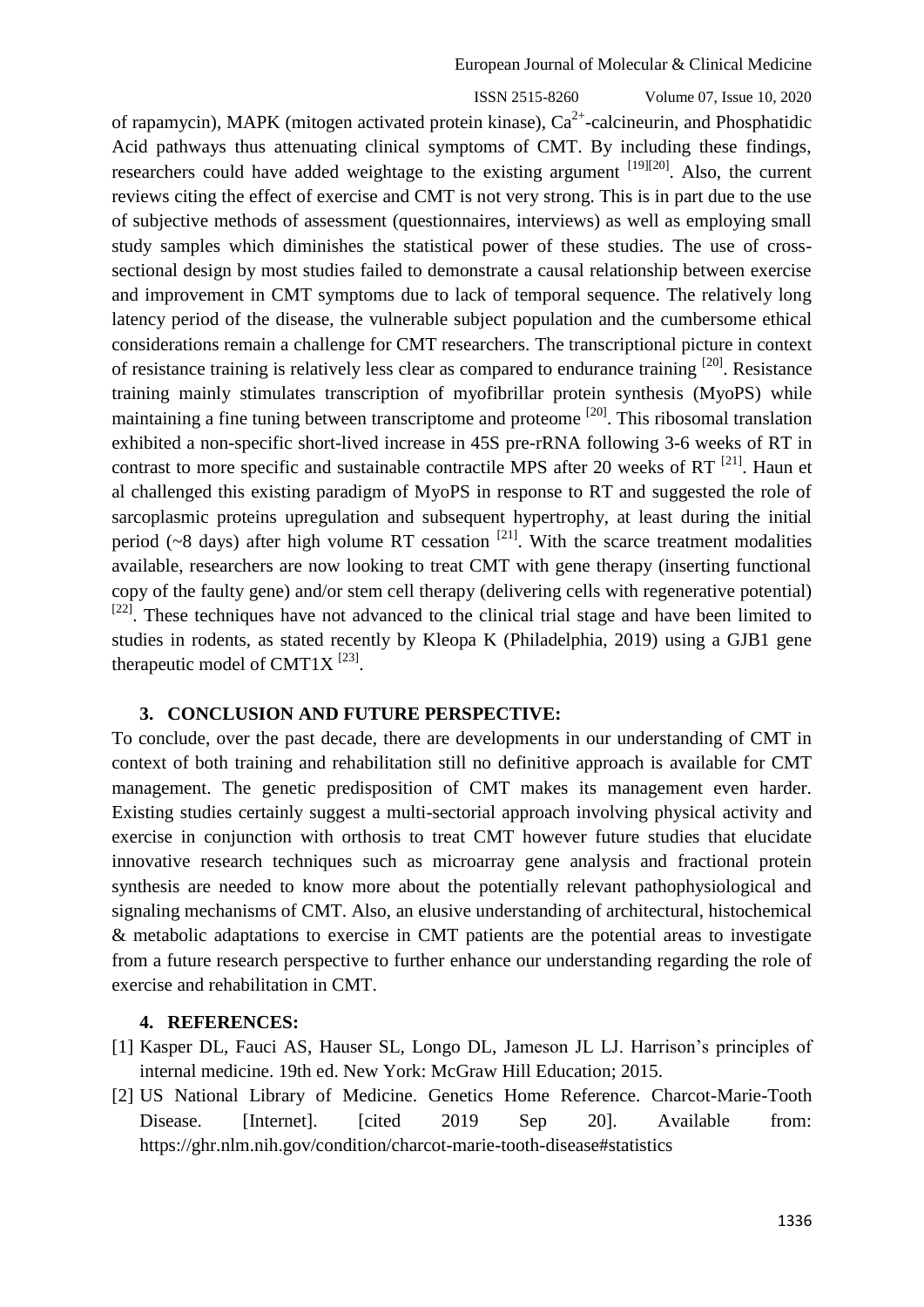ISSN 2515-8260 Volume 07, Issue 10, 2020

- [3] Barrett KE GW. Ganong's Review of Medical Physiology. 22nd ed. New York: McGraw-Hill Medical; 2012.
- [4] Morena J, Gupta A, Hoyle JC. Charcot-Marie-Tooth: From Molecules to Therapy. Int J Mol Sci. 2019;20(14):3419.
- [5] Montes J, Garber CE. Benefits of exercise therapy in Charcot-Marie-Tooth disease. Lancet Child Adolesc Heal [Internet]. 2017;1(2):82–3. Available from: http://dx.doi.org/10.1016/S2352-4642(17)30037-8
- [6] Van Paassen BW, Van Der Kooi AJ, Van Spaendonck-Zwarts KY, Verhamme C, Baas F, De Visser M. PMP22 related neuropathies: Charcot-Marie-Tooth disease type 1A and Hereditary Neuropathy with liability to Pressure Palsies. Orphanet J Rare Dis [Internet]. 2014;9(1):1–15. Available from: Orphanet Journal of Rare Diseases
- [7] Burns J, Sman AD, Cornett KMD, Wojciechowski E, Walker T, Menezes MP, et al. Safety and efficacy of progressive resistance exercise for Charcot-Marie-Tooth disease in children: a randomised, double-blind, sham-controlled trial. Lancet Child Adolesc Heal. 2017;1(2):106–13.
- [8] Chetlin RD, Gutmann L, Tarnopolsky MA, Ullrich IH YR. Resistance training exercise and creatine in patients with Charcot-Marie-Tooth disease. Muscle Nerve. 2004;30(1):69–76.
- [9] Chetlin RD, Gutmann L, Tarnopolsky M, Ullrich IH YR. Resistance training effectiveness in patients with Charcot-Marie-Tooth disease: recommendations for exercise prescription. Arch Phys Med Rehabil. 2004;85(8):1217–723.
- [10] Lindeman E, Leffers P, Spaans F, Drukker J, Reulen J, Kerckhoffs M KA. Strength training in patients with myotonic dystrophy and hereditary motor and sensory neuropathy: a randomized clinical trial. Arch Phys Med Rehabil. 1995;76(7):612–20.
- [11] Knak KL, Andersen LK, Vissing J. Aerobic anti-gravity exercise in patients with Charcot–Marie–Tooth disease types 1A and X: A pilot study. Brain Behav. 2017;7(12):3– 7.
- [12] El Mhandi L, Pichot V, Calmels P, Gautheron V, Roche F FL. Exercise training improves autonomic profiles in patients with Charcot-Marie-Tooth disease. Muscle Nerve. 2011;44(5):732–6.
- [13] Berthelsen MP, Husu E, Christensen SB, Prahm KP, Vissing J JB. Anti-gravity training improves walking capacity and postural balance in patients with muscular dystrophy. Neuromuscul Disord. 2014;24(6):492–8.
- [14] Kennedy RA, Carroll K, Paterson KL, Ryan MM, Burns J, Rose K, et al. Physical activity of children and adolescents with Charcot-Marie-Tooth neuropathies: A crosssectional case-controlled study. PLoS One. 2019;14(6):1–12.
- [15] Ramdharry GM, Pollard AJ, Grant R, Dewar EL, Laurá M, Moore SA, Hallsworth K, Ploetz T, Trenell MI RM. A study of physical activity comparing people with Charcot-Marie-Tooth disease to normal control subjects. Disabil Rehabil. 2017;39(17):1753–8.
- [16] Anens E, Emtner M HK. Exploratory study of physical activity in persons with Charcot-Marie-Tooth disease. Arch Phys Med Rehabil. 2015;96(2):260–8.
- [17] Guillebastre B, Calmels P RP. Assessment of appropriate ankle-foot orthoses models for patients with Charcot-Marie-Tooth disease. Am J Phys Med Rehabil. 2011;90(8):619– 27.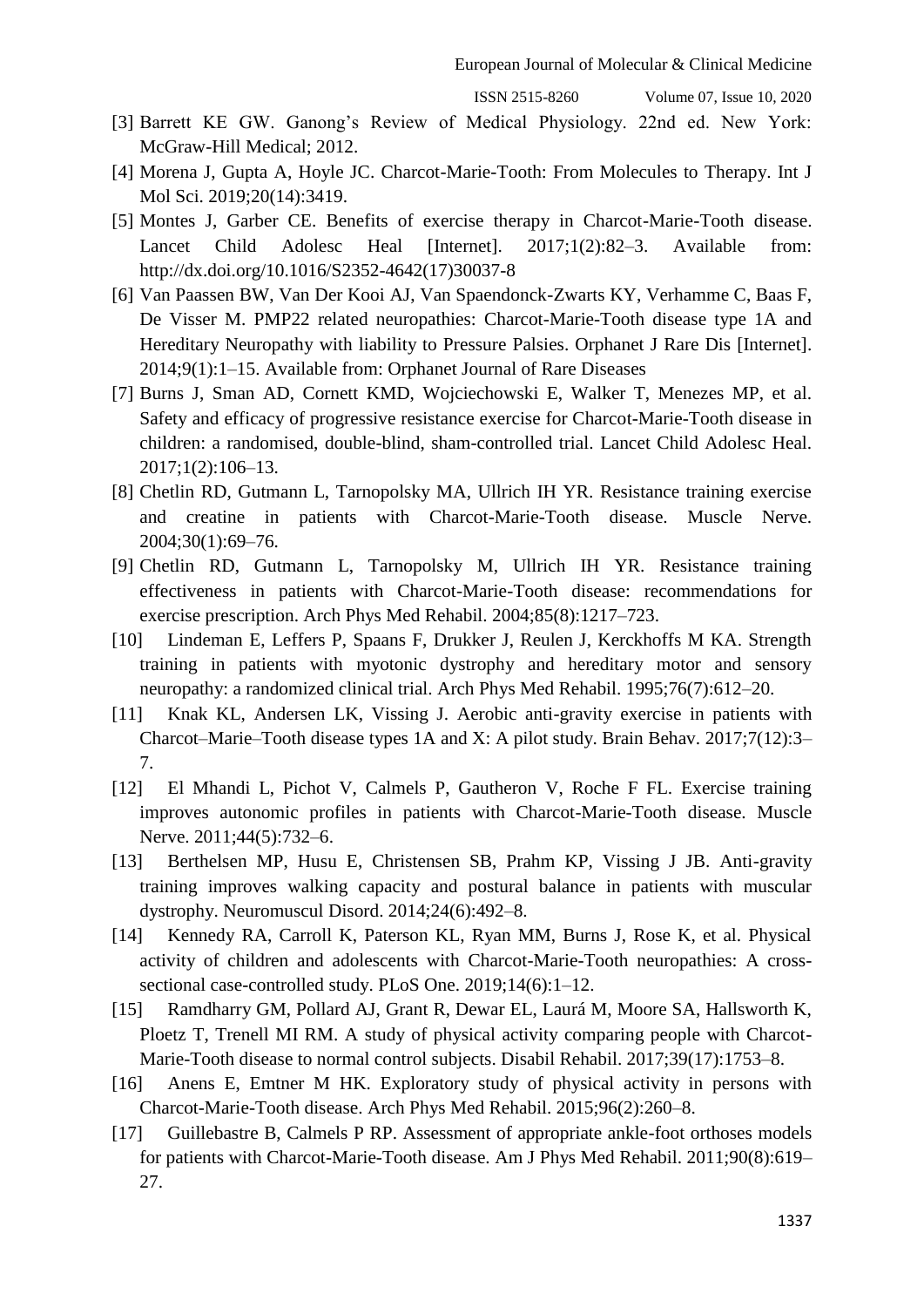ISSN 2515-8260 Volume 07, Issue 10, 2020

- [18] Rose KJ, Raymond J, Refshauge K, North KN, Burns J. Serial night casting increases ankle dorsiflexion range in children and young adults with Charcot-Marie-Tooth disease: A randomised trial. J Physiother [Internet]. 2010;56(2):113–9. Available from: [http://dx.doi.org/10.1016/S1836-9553\(10\)70041-2](http://dx.doi.org/10.1016/S1836-9553(10)70041-2)
- [19] Schiaffino S, Dyar KA, Ciciliot S, Blaauw B, Sandri M. Mechanisms regulating skeletal muscle growth and atrophy. FEBS J. 2013;280(17):4294–314.
- [20] McGlory C, Devries MC, Phillips SM. Skeletal muscle and resistance exercise training; The role of protein synthesis in recovery and remodeling. J Appl Physiol. 2017;122(3):541–8
- [21] Haun CT, Vann CG, Osburn SC, Mumford PW, Roberson PA, Romero MA, et al. Muscle fiber hypertrophy in response to 6 weeks of high-volume resistance training in trained young men is largely attributed to sarcoplasmic hypertrophy. PLoS One. 2019;14(6):1–22.
- [22] Cooper J. Experimental Treatments for Batten Disease [Internet]. [cited 2019 Oct 12]. Available from: https://charcot-marie-toothnews.com/experimental-treatments-forcharcot-marie-tooth-disease/
- [23] Wexler M. #AANAM Gene Therapy Treats CMTX Even After Disease Onsest, Mouse Study Suggests [Internet]. 2019 [cited 2019 Oct 14]. Available from: [https://charcot-marie-toothnews.com/2019/05/16/aanam-gene-therapy-treats-cmtx-even](https://charcot-marie-toothnews.com/2019/05/16/aanam-gene-therapy-treats-cmtx-even-after-disease-onsest-mouse-study-suggests/)[after-disease-onsest-mouse-study-suggests/](https://charcot-marie-toothnews.com/2019/05/16/aanam-gene-therapy-treats-cmtx-even-after-disease-onsest-mouse-study-suggests/)
- [24] [Ramdharry GM,](https://www.ncbi.nlm.nih.gov/pubmed/?term=Ramdharry%20GM%5BAuthor%5D&cauthor=true&cauthor_uid=22228620) [Pollard AJ,](https://www.ncbi.nlm.nih.gov/pubmed/?term=Pollard%20AJ%5BAuthor%5D&cauthor=true&cauthor_uid=22228620) [Marsden JF,](https://www.ncbi.nlm.nih.gov/pubmed/?term=Marsden%20JF%5BAuthor%5D&cauthor=true&cauthor_uid=22228620) [Reilly MM.](https://www.ncbi.nlm.nih.gov/pubmed/?term=Reilly%20MM%5BAuthor%5D&cauthor=true&cauthor_uid=22228620) Comparing gait performance of people with Charcot-Marie-Tooth disease who do and do not wear ankle foot orthoses. [Physiother Res Int.](https://www.ncbi.nlm.nih.gov/pubmed/22228620) 2012; 17(4): 191-9

Review Summary of articles on the effect of different training modalities on Charcot-Marie-

| S<br>$\bullet$<br>N<br>$\bf{0}$ | <b>Study</b><br>(Auth<br>or,<br>year,<br>&<br>place)                                       | <b>Purpo</b><br>se                                                               | ic-<br>t.     | Part<br>ipan<br>$M$ F | Age<br>(yrs)<br>Mea<br>$\mathbf{n}/$<br>Ran<br>ge | <b>Stu</b><br>$\mathbf{dy}$<br>des<br>ign | Typ<br>e of<br>trai<br>ning | Intervent<br>ion<br>design<br>(RCT)<br><b>Outcome</b><br>measures<br>(CS)                                | <b>Interv</b><br>ention<br>Outco<br>me<br>measu<br>re<br>length | <b>Results/</b><br><b>Findings</b>                                                                                                         | <b>Conclus</b><br>ion                                                |
|---------------------------------|--------------------------------------------------------------------------------------------|----------------------------------------------------------------------------------|---------------|-----------------------|---------------------------------------------------|-------------------------------------------|-----------------------------|----------------------------------------------------------------------------------------------------------|-----------------------------------------------------------------|--------------------------------------------------------------------------------------------------------------------------------------------|----------------------------------------------------------------------|
| $\mathbf{1}$                    | <b>Burns</b><br>J et al<br>(2017)<br>(1)<br><b>New</b><br>South<br>Wales,<br>Austra<br>lia | Safety<br>$\&$<br>efficac<br>of<br>y<br>RT in<br><b>CMT</b><br>D<br>patient<br>S | 3<br>$\theta$ | 3<br>$\theta$         | $6 - 17$                                          | RC<br>T                                   | RT                          | Exercise<br>group:<br>RT (50%-<br>70%<br>of<br>$1RM$ )<br>Sham<br>group:<br>Exercise<br>cuff<br>training | 6<br>months<br>(3d/wk)                                          | Dorsiflex<br>ion<br>strength<br>differenc<br>b/w<br>e<br>groups $(0)$<br>6<br>at<br>months;<br>0.3 at 12<br>months;<br>0.6 at 24<br>months | Attenuat<br>e<br>dorsiflex<br>ion<br>weaknes<br>S,<br>no<br>exertion |

Tooth disease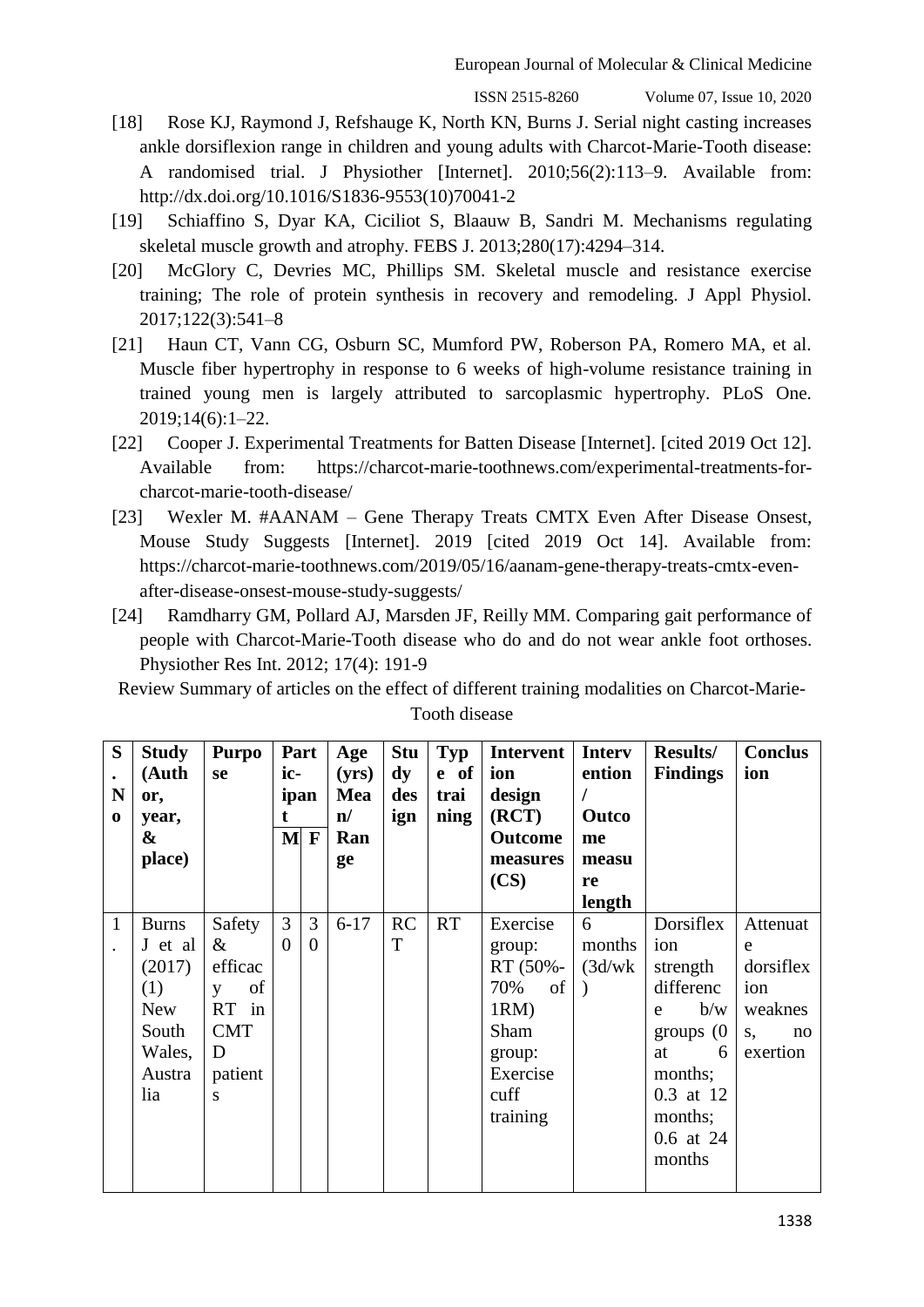|                                        |                                                                                                       |                                                                                                                                        |                       |                                  |                                           |                |           | ISSN 2515-8260                                                                                                                                                                                                                                                       |                                         | Volume 07, Issue 10, 2020                                                                                                                                                                      |                                                                                                                                                                   |
|----------------------------------------|-------------------------------------------------------------------------------------------------------|----------------------------------------------------------------------------------------------------------------------------------------|-----------------------|----------------------------------|-------------------------------------------|----------------|-----------|----------------------------------------------------------------------------------------------------------------------------------------------------------------------------------------------------------------------------------------------------------------------|-----------------------------------------|------------------------------------------------------------------------------------------------------------------------------------------------------------------------------------------------|-------------------------------------------------------------------------------------------------------------------------------------------------------------------|
| $\overline{2}$                         | Chetli<br><b>RD</b><br>$\mathbf n$<br>al<br>et<br>(2004)<br>(2)<br>Hamilt<br>on,<br>ON,<br>Canad<br>a | Effect<br>of RT<br>on<br>strengt<br>h,<br>body<br>comp<br>$\&$<br><b>ADL</b><br>in<br><b>CMD</b><br>T<br>patient<br>S                  | $\mathbf{0}$<br>9     | $\mathbf{1}$<br>$\mathbf{1}$     | 45.2                                      | <b>RC</b><br>T | <b>RT</b> | Phase<br>$\overline{1}$<br>$(W1-4)$ ,<br>Phase<br>$\mathbf{I}$<br>$(W5-8),$<br>Phase III<br>$(W9-12)$ :<br>Each<br>Phase:<br>(W1:4)<br>rep, $W2:6$<br>rep, W3:<br>8 rep, $\&$<br>W4:<br>10<br>rep                                                                    | 12<br>weeks<br>(3d/wk)<br>$\mathcal{E}$ | Training<br>volume<br>$\&$<br>strength<br>showed<br>no<br>gender<br>differenc<br>es<br>$(p>0.05)$ .<br><b>ADLs</b><br>improved<br>after<br>training<br>with<br>no<br>gender<br>differenc<br>es | <b>RT</b><br>improve<br>$\mathbf d$<br>strength<br>$\&$<br><b>ADLs</b><br>equally<br>both<br>in<br>$\&$<br>men<br>women                                           |
| 3<br>$\bullet$                         | Eline<br>Linde<br>man et<br>al<br>(1995)<br>$(3)$ Lim<br>berg,<br>Nether<br>land                      | Effect<br>of RT<br>on<br>impro<br>ving<br>impair<br>ment,<br>disabil<br>ity &<br>handic<br>in<br>ap<br><b>CMT</b><br>D<br>patient<br>S | $\mathbf{1}$<br>3     | $\mathbf{1}$<br>5                | Trai<br>ning:<br>35<br>Cont<br>rol:<br>38 | <b>RC</b><br>T | <b>RT</b> | $W1-8$ :<br>60%<br>of<br>1RM<br>(25x3;<br>Inter-set<br>$\mathbf{1}$<br>rest:<br>min),<br>W9-16:<br>70%<br>of<br>1RM<br>(15x3;<br>Inter-set<br>$\mathbf{1}$<br>rest:<br>min),<br>W17-24:<br>80%<br>of<br>1RM,<br>(10x3;<br>Inter-set<br>$\mathbf{1}$<br>rest:<br>min) | 24<br>weeks<br>(3d/wk)<br>$\mathcal{E}$ | Significa<br>nt<br>increase<br>in<br>isokinetic<br>knee<br>torque<br>extension<br>$\&$<br>walking<br>distance<br>after<br>training                                                             | <b>RT</b><br>caused<br>moderat<br>e<br>increase<br>in<br>strength<br>$\&$<br>$leg-$<br>related<br>function<br>al<br>perform<br>ance in<br><b>HMSN</b><br>patients |
| $\overline{4}$<br>$\ddot{\phantom{0}}$ | Knak<br>KL et<br>al<br>(2017)<br>(4)<br>Copen<br>hagen,<br>Denma<br>rk.                               | Effect<br>of<br>aerobi<br>c anti-<br>gravit<br>y<br>exerci<br>in<br>se<br><b>CMT</b><br>D(1A)                                          | $\boldsymbol{0}$<br>3 | $\overline{0}$<br>$\overline{2}$ | $50-$<br>64                               | <b>RC</b><br>T | ET        | Each<br>session:<br>$30 \text{ min}$ (5)<br>min<br>warm-up<br>$+25$ min<br>70%-80%<br>of $HR_{max}$ )<br>anti-<br>on<br>gravity                                                                                                                                      | 10<br>weeks<br>(3d/wk)<br>$\mathcal{E}$ | Significa<br>nt<br>differenc<br>b/w<br>e<br>baseline,<br>pre-test,<br>mid-test,<br>$&$ post-<br>for<br>test<br><b>BBS</b><br>$\&$                                                              | Positive<br>change<br>in<br>balance<br>$\&$<br>improve<br>ment in<br>walking<br>capacity                                                                          |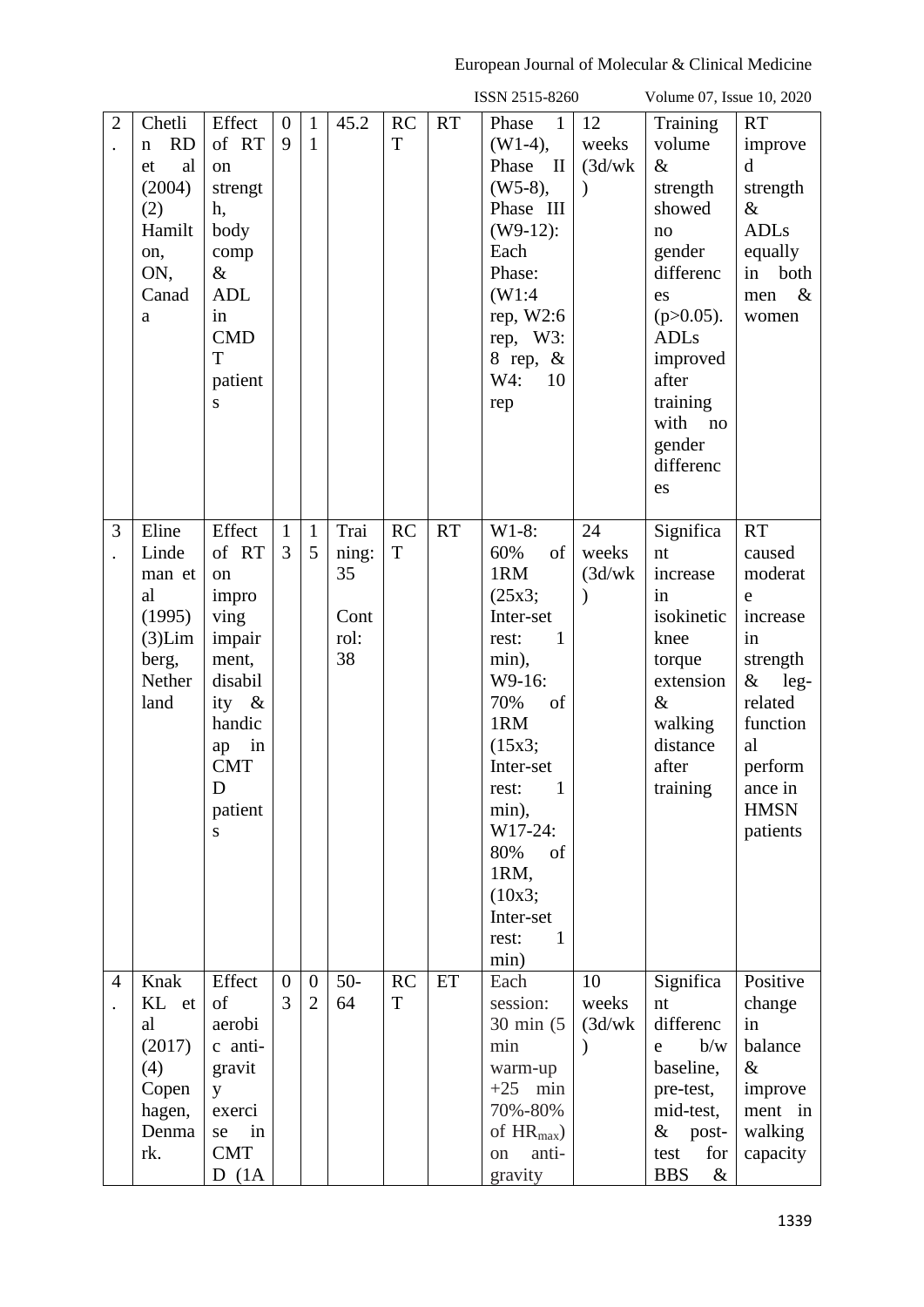|   |                                                                                  |                                                                                                                                                                                                                |                                  |                                    |      |                |    | ISSN 2515-8260                                                                                                                                                                                                |                                                                                             | Volume 07, Issue 10, 2020                                                                                                                                                                                                         |                                                                                                                  |
|---|----------------------------------------------------------------------------------|----------------------------------------------------------------------------------------------------------------------------------------------------------------------------------------------------------------|----------------------------------|------------------------------------|------|----------------|----|---------------------------------------------------------------------------------------------------------------------------------------------------------------------------------------------------------------|---------------------------------------------------------------------------------------------|-----------------------------------------------------------------------------------------------------------------------------------------------------------------------------------------------------------------------------------|------------------------------------------------------------------------------------------------------------------|
|   |                                                                                  | X)<br>$\&$<br>patient<br>S                                                                                                                                                                                     |                                  |                                    |      |                |    | treadmill                                                                                                                                                                                                     |                                                                                             | PST,<br>6MWT<br>increased<br>througho<br>ut                                                                                                                                                                                       |                                                                                                                  |
| 5 | E1<br>Mhand<br>i L et<br>al<br>(2011)<br>(5)<br>Saint-<br>Etienn<br>e,<br>France | Effect<br>of ITE<br>on<br><b>HRV</b><br>in<br><b>CMT</b><br>D<br>patient<br>S                                                                                                                                  | $\overline{0}$<br>8              | $\boldsymbol{0}$<br>$\overline{0}$ | 33   | <b>RC</b><br>T | ET | Each<br>session:<br>$45 \text{ min}$ (5)<br>min<br>warm-up<br>$+$ Six 5-<br>Ex<br>min<br>$\overline{4}$<br>bouts:<br>min (40%<br>$P_{\text{max}}$ )<br>$^{+}$<br>(alternate<br>1<br>min<br>80%<br>$P_{max}$ ) | 12<br>W<br>(S)<br>$\boldsymbol{+}$<br>12<br>W<br>$(NS) =$<br>24 wks<br>(3d/wk)<br>$\lambda$ | After<br>ITE, time<br>$\&$<br>frequenc<br>y domain<br>indices<br>improved<br>significan<br>tly $(+8\%$<br>mean R-<br>$\mathbf R$<br>interval,<br>$+95%$<br>pNN50),<br>52%<br>reduction<br>in<br>low/high-<br>frequenc<br>y ratio) | <b>ITE</b><br>enhance<br>S<br>parasym<br>pathetic<br>activity<br>in CMT<br>patients<br>which<br>improve<br>s HRV |
| 6 | Kenne<br>dy RA<br>al<br>et<br>(2019)<br>(6)<br>Victori<br>a,<br>Austra<br>lia    | To<br>compa<br>re PA<br>of<br><b>CMT</b><br>D<br>childre<br>n with<br>contro<br>$\&$<br>$\lg$<br>investi<br>gate<br>it's<br>associ<br>ation<br>with<br>disabil<br>ity $\&$<br>functi<br>onal<br>ambul<br>ation | 50<br>$(M+$<br>F)                |                                    | 12.5 | CS             | PA | Assessme<br>nt of<br>a)<br>Pa<br>tient<br>characteri<br>stics<br>b)<br>${\bf F}$<br>unctional<br>ambulatio<br>n<br>Physical<br>activity<br>Question<br>naire-<br>Children                                     | Single<br>outpati<br>ent<br>assess<br>ment:<br>Paediat<br>ric<br>neurol<br>ogy<br>clinic    | Children<br>with<br>CMT are<br>less<br>active,<br>reduced<br>ambulato<br>ry<br>capacity<br>with<br>6MWT<br>PA is'-'<br>correlate<br>$\mathbf d$<br>with<br>disability                                                             | <b>CMT</b><br>decrease<br>PA<br>S<br>which<br>worsens<br><b>CMTD</b><br>progress<br>ion with<br>time             |
| 7 | Ramdh<br>arry                                                                    | To<br>compa                                                                                                                                                                                                    | $\overline{2}$<br>$\overline{4}$ | $\mathbf{1}$<br>6                  | 46   | CS             | PA | Assessme<br>nt of                                                                                                                                                                                             | Single<br>assess                                                                            | Less<br>number                                                                                                                                                                                                                    | <b>CMTD</b><br>patients                                                                                          |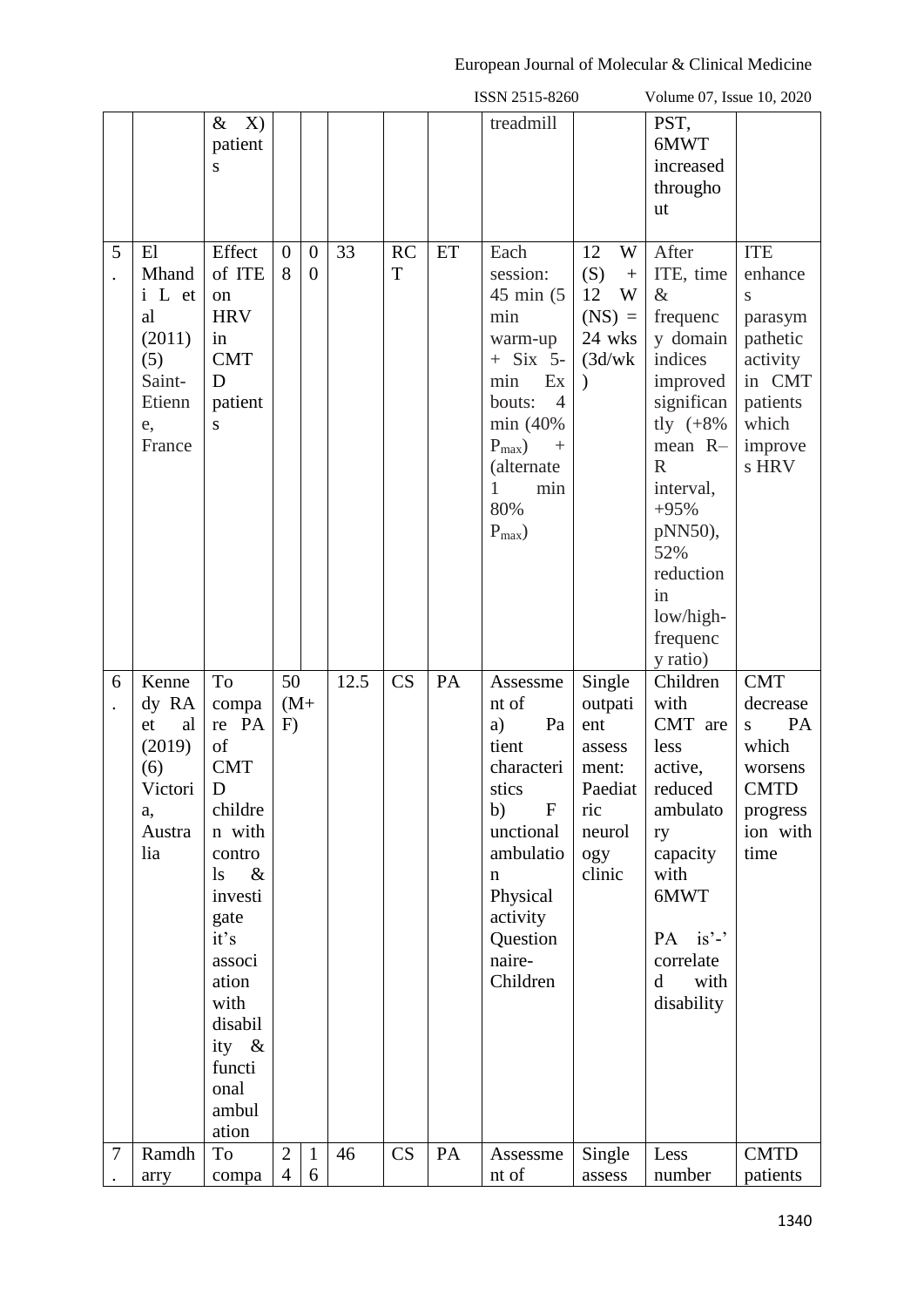|                |          |              |                |                |               |             |      | ISSN 2515-8260  |        | Volume 07, Issue 10, 2020 |             |
|----------------|----------|--------------|----------------|----------------|---------------|-------------|------|-----------------|--------|---------------------------|-------------|
|                | GM et    | PA<br>re     |                |                |               |             |      | ${\bf P}$<br>1. | ment:  | of<br>total               | engage      |
|                | al       | EE<br>$\&$   |                |                |               |             |      | $A$ :           | Lab or | in<br>steps               | more in     |
|                | (2017)   | of           |                |                |               |             |      | Activity        | Hospit | <b>CMTD</b>               | activities  |
|                | (7)      | <b>CMT</b>   |                |                |               |             |      | tracker         | al     | however                   | $\sqrt{2}$  |
|                | Londo    | D            |                |                |               |             |      | Cl<br>2.        |        | their                     | moveme      |
|                | $n$ , UK | patient      |                |                |               |             |      | inical          |        | sedentary                 | nt NOT      |
|                |          | s with       |                |                |               |             |      | parameter       |        | bouts are                 | related     |
|                |          | contro       |                |                |               |             |      | $s$ :           |        | shorter,                  | to          |
|                |          | $\log$       |                |                |               |             |      | Weight.         |        | N <sub>o</sub>            | walking     |
|                |          |              |                |                |               |             |      | Height,         |        | differenc                 |             |
|                |          |              |                |                |               |             |      | Disease         |        | e in EE                   |             |
|                |          |              |                |                |               |             |      | Severity        |        |                           |             |
| 8              | Anens    | To           | $\overline{2}$ | $\overline{2}$ | 59,5          | CS          | PA   | Self-           | Single | <b>Barriers</b>           | Personal    |
|                | E et al  | explor       | $\overline{4}$ | $\overline{0}$ |               | coh         |      | reported        | survey | of<br>PA:                 | factors     |
|                | (2015)   | e            |                |                |               | ort         |      | Survey          |        | fatigue,                  | e.g. self-  |
|                | (8)      | facilita     |                |                |               | sur         |      | outcomes        |        | poor                      | efficacy    |
|                | Uppsal   | tors $\&$    |                |                |               | vey         |      | PA,             |        | balance,                  | $\&$        |
|                | a,       | barrier      |                |                |               |             |      | fatigue,        |        | muscle                    | motivati    |
|                | Swede    | to<br>S      |                |                |               |             |      | activity        |        | weakness                  | on<br>are   |
|                | n        | $\&$<br>PA   |                |                |               |             |      | limitation      |        | , and pain                | key<br>in   |
|                |          | it's         |                |                |               |             |      | self-           |        | Facilitato                | regulator   |
|                |          | correla      |                |                |               |             |      | efficacy        |        | rs of PA:                 | s of PA     |
|                |          | tion         |                |                |               |             |      | for PA $&$      |        | self-                     | behavio     |
|                |          | with         |                |                |               |             |      | fall,           |        | efficacy                  | ur          |
|                |          | <b>CMT</b>   |                |                |               |             |      | social          |        | PA,<br>for                |             |
|                |          | D            |                |                |               |             |      | support,        |        | activity                  |             |
|                |          |              |                |                |               |             |      | enjoymen        |        | assisted                  |             |
|                |          |              |                |                |               |             |      | t of PA         |        | devices,                  |             |
| 9              | Ramdh    | To           | $\mathbf{1}$   | $\mathbf{1}$   | <b>CM</b>     | CS          | Orth | Assessme        | Single | <b>CMDT</b>               | <b>CMDT</b> |
|                | arry     | compa        | 7              | 5              | DT            |             | oses | nt of           | assess | (with                     | (with       |
|                | GM et    | re           |                |                | (wit          |             |      | 1.<br>G         | ment   | AFO)                      | AFO)        |
|                | al       | differe      |                |                | $\mathbf h$   |             |      | ait             |        | walked                    | were        |
|                | (2012)   | nces in      |                |                | <b>AFO</b>    |             |      | function        |        | slower,                   | severely    |
|                | Londo    | clinica      |                |                | ∖<br>$\equiv$ |             |      | 2.<br>Di        |        | had                       | affected,   |
|                | n, UK    | $\mathbf{1}$ |                |                | 43.8          |             |      | sease           |        | greater                   | had         |
|                | (24)     | presen       |                |                | CM            |             |      | severity,       |        | disease                   | slower      |
|                |          | tation       |                |                | DT            |             |      | lower           |        | severity,                 | maximu      |
|                |          | & gait       |                |                | (wit          |             |      | limb            |        | weaker                    | m           |
|                |          | functi       |                |                | hout          |             |      | muscle          |        | leg                       | walking     |
|                |          | on b/w       |                |                | <b>AFO</b>    |             |      | strength,       |        | muscles                   | speed,      |
|                |          | <b>CMD</b>   |                |                | $) =$         |             |      | sensory         |        | $\&$                      | worse       |
|                |          | T            |                |                | 43.5          |             |      | impairme        |        | perceived                 | perceive    |
|                |          | patient      |                |                |               |             |      | nt,             |        | greater                   | d           |
|                |          | s (with      |                |                |               |             |      | fatigue         |        | walking                   | walking     |
|                |          | $\&$         |                |                |               |             |      | severity        |        | difficulty                | ability.    |
|                |          | withou       |                |                |               |             |      | perceived       |        |                           |             |
|                |          | t            |                |                |               |             |      | walking         |        |                           |             |
|                |          | AFO)         |                |                |               |             |      | ability         |        |                           |             |
| $\mathbf{1}$   | Rose     | Does         | $\mathbf{1}$   | $\mathbf{1}$   | Trai          | RC          | Orth | $W1-4:$         | 8      | Night                     | 4W          |
| $\overline{0}$ | KJ<br>et | 4W           | $\overline{4}$ | 6              | ning:         | $\mathbf T$ | oses | Serial          | weeks  | cast                      | night       |